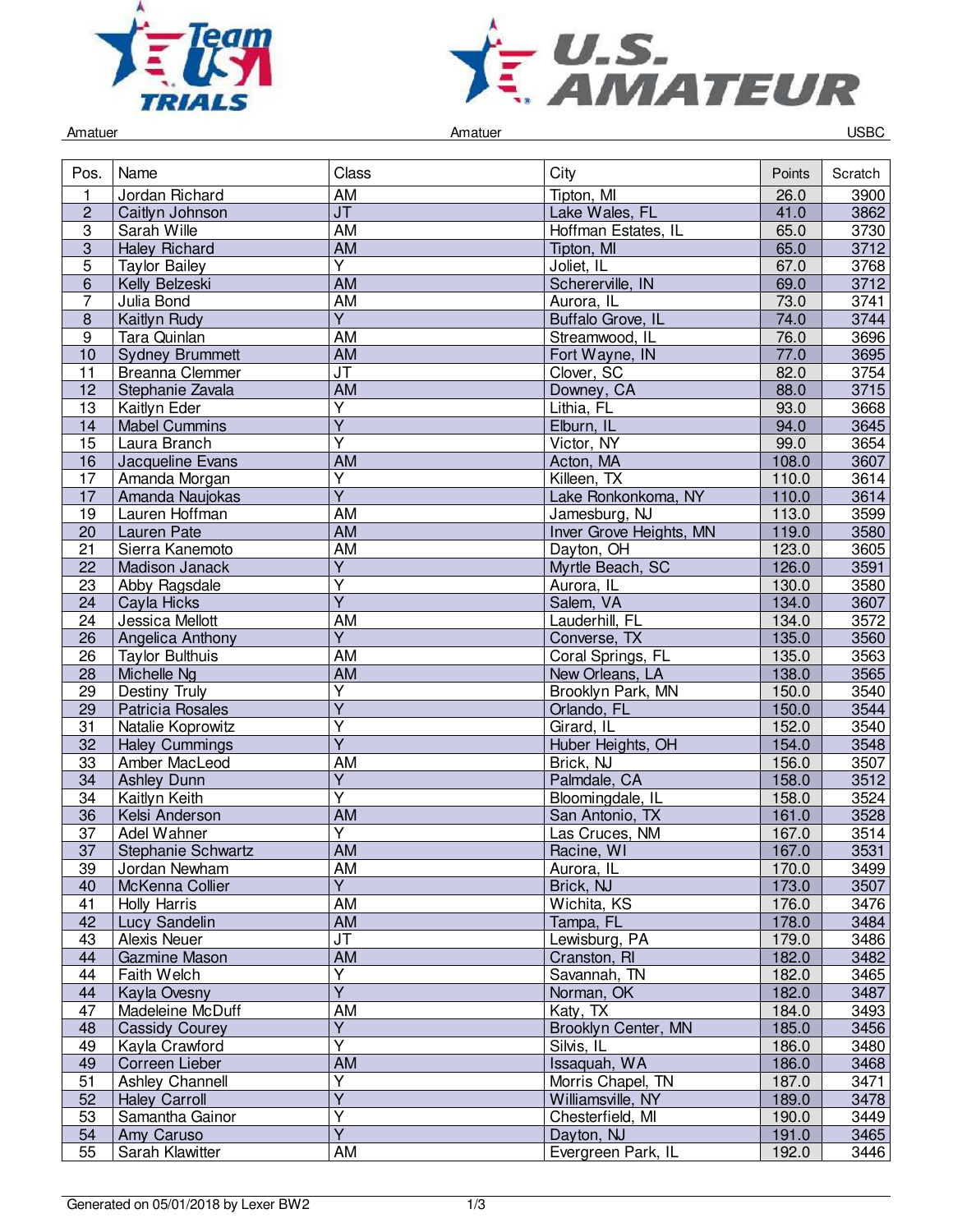



Amatuer Controller Controller Amatuer Amatuer Controller Controller Controller Controller Controller Controller

| Pos.            | Name                    | Class                             | City                  | Points | Scratch |
|-----------------|-------------------------|-----------------------------------|-----------------------|--------|---------|
| 56              | Jennifer Loredo         | $\overline{Y}$                    | Fresno, CA            | 199.0  | 3487    |
| 57              | <b>Brigitte Jacobs</b>  | Ÿ                                 | Freeport, IL          | 201.0  | 3460    |
| 57              | Madysen Keller          | <b>AM</b>                         | Indian Trail, NC      | 201.0  | 3471    |
| 59              | Ashlyn Herzberg         | <b>AM</b>                         | Wichita, KS           | 212.0  | 3425    |
| 60              | <b>Madison Bailey</b>   | $\overline{Y}$                    | Rocklin, CA           | 214.0  | 3432    |
| 60              | Paige Beeney            | Υ                                 | Salado, TX            | 214.0  | 3416    |
| 62              | Caitlin Cunningham      | Ÿ                                 | Hoover, AL            | 215.0  | 3399    |
| 63              | Adrianna Stacy          | Υ                                 | Sebring, FL           | 230.0  | 3375    |
| 64              | Bryanna Leyen           | $\overline{Y}$                    | Perry Hall, MD        | 231.0  | 3377    |
| 65              | Jenna Williams          | Y                                 | Homosassa, FL         | 233.0  | 3393    |
| 66              | Tiera Gulum             | $\overline{\mathsf{Y}}$           | New Orleans, LA       | 235.0  | 3358    |
| 67              | <b>Charly Boelter</b>   | AM                                | Oshkosh, WI           | 239.0  | 3372    |
| 68              | <b>Hope Gramly</b>      | $\overline{Y}$                    | Aubrey, TX            | 244.0  | 3354    |
| 69              | Nikki Mendez            | $\overline{\mathsf{Y}}$           | Homer Glen, IL        | 247.0  | 3348    |
| 69              | <b>Crystal Singh</b>    | $\overline{Y}$                    | Coral Springs, FL     | 247.0  | 3369    |
| 71              | Megan Eaglehouse        | $\overline{\mathsf{Y}}$           | Cibolo, TX            | 248.0  | 3370    |
| 71              | Kasey Eaton             | <b>AM</b>                         | Wyoming, MI           | 248.0  | 3351    |
|                 |                         | Υ                                 | Saltillo, MS          |        |         |
| 73              | <b>Taylor Russell</b>   | $\overline{Y}$                    |                       | 249.0  | 3359    |
| 74              | <b>Madison McCall</b>   |                                   | New Orleans, LA       | 251.0  | 3318    |
| 75              | Dakotah Hazlewood       | Υ                                 | Capron, IL            | 254.0  | 3354    |
| 75              | Sierra Lewis            | $\overline{Y}$                    | Scottsboro, AL        | 254.0  | 3366    |
| $\overline{77}$ | Shawna Strause          | AM                                | Tucson, AZ            | 255.0  | 3360    |
| $\overline{77}$ | Sarah Voiers            | $\overline{\mathsf{Y}}$           | Chesterton, IN        | 255.0  | 3351    |
| 79              | Natalie Dutton          | $\overline{\mathsf{Y}}$           | Jenks, OK             | 256.0  | 3343    |
| 79              | Maranda Pattison        | $\overline{\mathsf{Y}}$           | Redwood Valley, CA    | 256.0  | 3306    |
| 81              | Leanne Vastbinder       | Υ                                 | Winter Park, FL       | 257.0  | 3294    |
| 82              | <b>Rachel Strogin</b>   | Y                                 | Mentor, OH            | 263.0  | 3275    |
| 83              | Saralyne Nassberg       | Y                                 | Modesto, CA           | 267.0  | 3343    |
| 84              | Olivia Komorowski       | $\overline{Y}$                    | Oshkosh, WI           | 274.0  | 3303    |
| 85              | <b>Isabelle Lee</b>     | AM                                | New Orleans, LA       | 275.0  | 3301    |
| 86              | <b>Caroline Thesier</b> | $\overline{\mathsf{Y}}$           | Mooresville, NC       | 280.0  | 3296    |
| 87              | Jaden Takayesu          | AM                                | Flower Mound, TX      | 281.0  | 3278    |
| 88              | Kelsey Abrahamsen       | $\overline{\mathsf{Y}}$           | Seattle, WA           | 290.0  | 3258    |
| 88              | <b>April McDonnell</b>  | $\overline{\mathsf{Y}}$           | Las Vegas, NV         | 290.0  | 3262    |
| 90              | Addie Herzberg          | $\overline{\mathsf{Y}}$           | Wichita, KS           | 294.0  | 3224    |
| 91              | Sarah Gill              | $\overline{Y}$                    | Attleboro, MA         | 296.0  | 3266    |
| 92              | Alyssa Balicki          | AM                                | Hazleton, PA          | 298.0  | 3276    |
| 92              | Amelia Kiefer           | Y                                 | Jasper, IN            | 298.0  | 3229    |
| 94              | Sunni Hearin            | AM                                | Seatac, WA            | 300.0  | 3276    |
| 95              | Jessica Aiezza          | AM                                | Mechanicville, NY     | 304.0  | 3258    |
| 96              | Saige Yamada            | $\overline{Y}$                    | Kaneohe, HI           | 305.0  | 3268    |
| 97              | Mikhela Bakle           | AM                                | Fort Walton Beach, FL | 307.0  | 3258    |
| $\overline{97}$ | <b>Crystal Elliott</b>  | $\overline{\mathsf{J}\mathsf{T}}$ | Palm Bay, FL          | 307.0  | 3251    |
| 99              | Anastasia Hurley        | $\overline{\mathsf{Y}}$           | Peoria, AZ            | 308.0  | 3247    |
| 100             | <b>Katie Stark</b>      | AM                                | Clermont, FL          | 310.0  | 3230    |
| 101             | <b>Hayley Connelly</b>  | Y                                 | Hazlet, NJ            | 311.0  | 3259    |
|                 | Hannah Forton           | $\overline{Y}$                    | Macomb, MI            | 311.0  | 3254    |
| 101             |                         | $\overline{\mathsf{Y}}$           | Egg Harbor City, NJ   |        |         |
| 103             | Sarah Florence          | $\overline{\mathsf{Y}}$           |                       | 318.0  | 3239    |
| 104             | Brianna Erdmann         |                                   | Menasha, WI           | 327.0  | 3202    |
| 104             | Mackenzie Saulnier      | AM                                | Olathe, KS            | 327.0  | 3210    |
| 106             | Nicole Williams         | AM                                | New Orleans, LA       | 330.0  | 3220    |
| 107             | Leah Glazer             | $\overline{Y}$                    | Henderson, NV         | 335.0  | 3197    |
| 108             | Rachael Berg            | $\overline{Y}$                    | Surprise, AZ          | 342.0  | 3179    |
| 109             | Alexandra Ross          | Y                                 | Greenwood, IN         | 344.0  | 3148    |
| 110             | <b>Tacey Ballen</b>     | $\overline{Y}$                    | Centerville, OH       | 346.0  | 3169    |